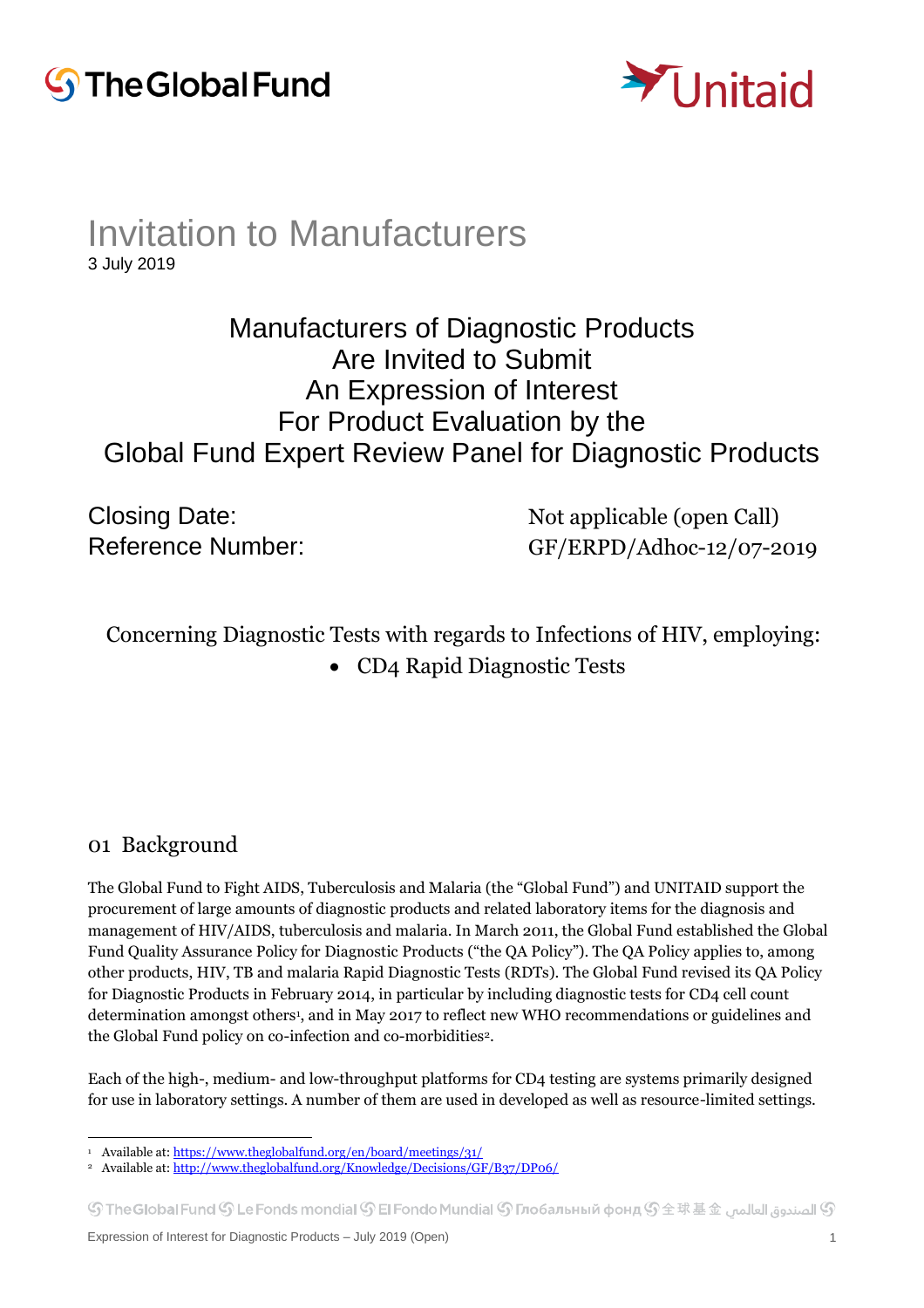However, it is generally accepted that in order to improve access to CD4 testing in resource-limited settings and in order to bring down the cost, CD4 testing needs to be brought closer to the point of care (POC). POC CD4 testing is likely to require new, simpler technologies. Disposable tests are in the CD4 development pipeline as described in the Unitaid landscape on HIV/AIDS Diagnostics Technology.

Access to these diagnostics products is of critical importance, especially when market entry may be delayed due to the comprehensive reviews associated with licensing after stringent regulatory assessment or World Health Organization (WHO) prequalification. As a consequence, the assessment by the Expert Review Panel for Diagnostics (ERPD) has been put in place, as described in the QA Policy3.

## 02 The Expert Review Panel for Diagnostic products (ERPD)

The ERPD is a **mechanism to review the risks associated with procurement and use of diagnostic products that may have a high public health impact, but have not yet undergone a stringent regulatory assessment**, either by the WHO Prequalification of In-Vitro Diagnostics Programme or by **regulatory authorities of the Founding Members of the Global Harmonization Task Force (GHTF)**<sup>4</sup> when stringently assessed (high-risk classification). The ERPD is not intended to replace the WHO prequalification programme or stringent regulatory assessment, but to provide an interim solution for a time-limited period, in anticipation of the completion of a stringent review process. Thus, the ERPD mechanism may help to expedite access to innovative diagnostic products, if the associated risks are deemed to be less than the potential benefits.

Among innovative diagnostic products of potential interest for the countries supported by the Global Fund, Unitaid and other stakeholders, the diagnostics products selected in the present invitation for an Expression of Interest have been identified as a priority.

The Global Fund and Unitaid are issuing this invitation for an Expression of Interest, inviting manufacturers of the selected category of diagnostic products to submit their product information (as specified in the product questionnaire) for review. Once a submission is accepted by the Global Fund, an independent panel of technical experts will conduct an analysis of the potential risks and benefits linked to the procurement and use of such diagnostic products which have not yet been prequalified by WHO or authorized for use through a stringent regulatory review.

The ERPD is hosted by WHO, and operates in accordance with its terms of reference. The ERPD then advises the Global Fund, Unitaid and other partners, as relevant, on the use of grant funds for procurement of such diagnostic products for a time-limited period.

The complete process - the invitation to submit an Expression of Interest, followed by the submission of the diagnostic product questionnaire by the manufacturers to the Global Fund, the ERPD review and the subsequent communication of the results to the manufacturers by the Global Fund - takes a maximum of six months.

## 03 Purpose of this invitation

The purpose of this invitation is to invite manufacturers to submit their product dossier to the ERPD to determine the acceptability for procurement and use of their diagnostic products as per the scope of product

 $\mathbb G$  الصندوة العالمي  $\mathbb G$  The Global Fund  $\mathbb G$  Le Fonds mondial  $\mathbb G$  El Fondo Mundial  $\mathbb G$  Глобальный фонд  $\mathbb G$   $\pm$  球 基  $\pm$   $\pm$ 

 $\overline{a}$ <sup>3</sup> Available at: https://www.theglobalfund.org/en/sourcing-management/quality-assurance/diagnostic-products/

<sup>4</sup> The founding members of the Global Harmonization Task Force (GHTF) include U.S., Japan, EU, Canada, and Australia.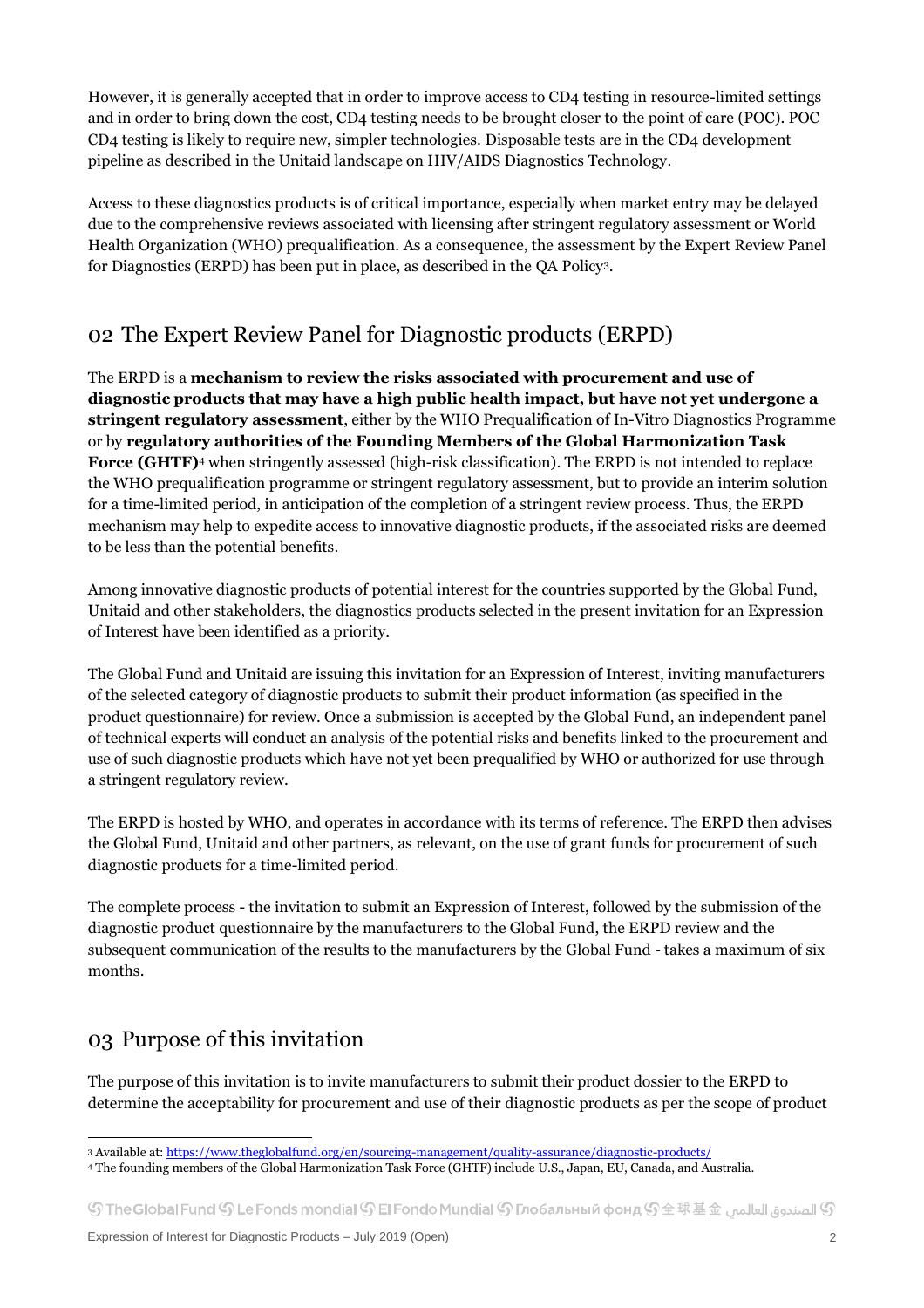categories described in this document. This invitation applies only to diagnostic products (e.g. test reagent kits) that can (1) at least provide qualitative results at clinical decision points; and (2) which are not yet prequalified by WHO or authorized for use through a stringent regulatory review.

Note: Regulatory assessments by founding members of the Global Harmonization Task Force (GHTF), which are not undertaken in a stringent way, are not sufficient for CD4 testing devices products for compliance to the Global Fund's QA Policy for Diagnostic Products.

## 04 Scope of the present invitation to submit an Expression of Interest

The present invitation focuses on Rapid Diagnostic Tests for CD4 testing. Any diagnostic test included in the Expression of Interest should meet the following specifications:

For CD4 Rapid Diagnostic Tests:

- using lateral flow technologies or similar and
- using a rapid test format and/or technologies that can be used at point-of-care;

## 05 Eligibility criteria

Manufacturers must meet the following criteria in order to be eligible for ERPD review.

- i. The diagnostic product has a dossier already under review by the WHO Prequalification of In-Vitro Diagnostics Programme or is undergoing a stringent regulatory approval process;
	- OR

The aforementioned product has not yet been submitted to the WHO Prequalification or has not yet been stringently assessed and approved by a regulatory authorities of the Founding Members of the Global Harmonization Task Force (GHTF) but the manufacturer can provide a signed "Letter of Commitment" either to (1) submit to the WHO Prequalification of In Vitro Diagnostics Programme or (2) engage in the regulatory approval process through one regulatory authorities of the Founding Members of the Global Harmonization Task Force (GHTF) after a successful ERPD review.

#### AND

ii. The aforementioned product is manufactured at a site that is compliant with the requirements: ISO 13485:2016 or an equivalent quality management system (ISO 13485) recognized by an appropriate body (e.g. recognized certification body by a regulatory authorities of the Founding Members of the Global Harmonization Task Force (GHTF) or successfully assessed by WHO Prequalification);

#### 06 Submission of documents for ERPD review

All manufacturers interested in submitting applications for review by the ERPD are requested to submit the following information and material for each diagnostic products proposed for review:

- A cover letter expressing interest in submitting the product to the ERPD for review and indicating the authorized contact for the manufacturer;
- Where appropriate, a letter from the WHO Prequalification of In-Vitro Diagnostics Programme or a stringent regulatory authority confirming that the submission for the said diagnostic product is currently under review for the intended use or - in the absence of such a confirmation letter - a letter of commitment from the manufacturer;

 $\mathbb S$  الصندوق العالمي  $\mathbb S$  The Global Fund  $\mathbb S$  Le Fonds mondial  $\mathbb S$  El Fondo Mundial  $\mathbb S$  Глобальный фонд  $\mathbb S$   $\pm$   $\mathbb R$   $\mathbb R$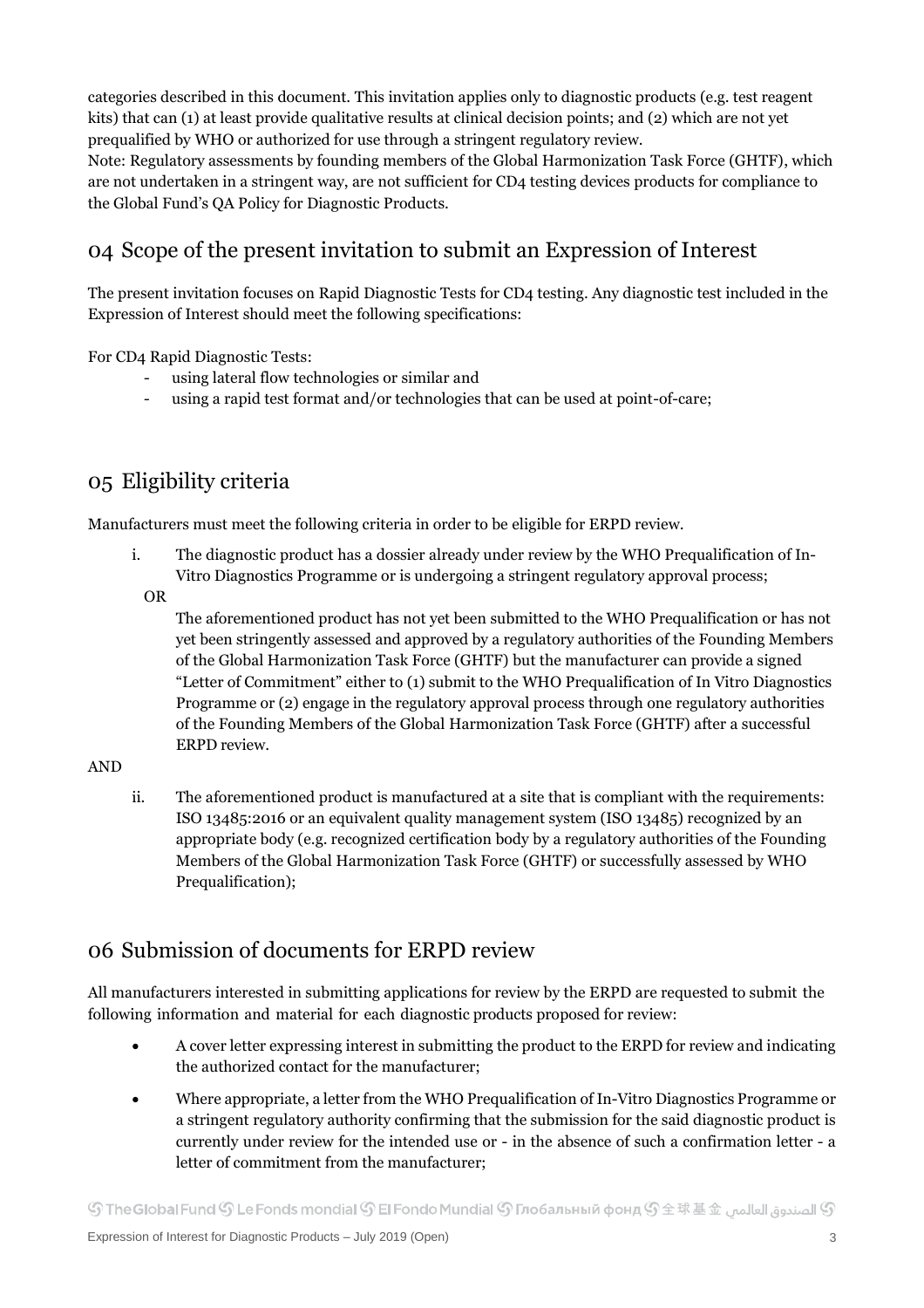- One of the following documents, substantiated by the most recent inspection reports:
	- i. An ISO 13485 certificate; or
	- ii. A certificate ensuring that the product (reagents and equipment) is manufactured at a site that is compliant with ISO 13485 requirements; or
- iii. an equivalent quality management system recognized by a regulatory authorities of the Founding Members of the Global Harmonization Task Force (GHTF); or
	- iv. a letter from WHO ensuring that the manufacturing site has been inspected by the WHO Prequalification of In-Vitro Diagnostics Programme and found compliant with WHO prequalification requirements.
- A completed product questionnaire, which can be found on the Global Fund website5.

## 07 Confidentiality

All information provided by manufacturers will be received by the Global Fund, kept confidential in accordance to the Global Fund's rules and shared with the ERPD members for the purpose of facilitating their review of the submission and provision of advice to the Global Fund under a confidentiality agreement with WHO as coordinating entity.

Review outcomes and advice provided by the ERPD, in connection with the Expression of Interest, will be shared with and used by the Global Fund, Unitaid and the following partners as the basis for procurement decisions: Médecins sans Frontières (MSF), UNICEF and USAID.

#### 08 Eligibility

The Quality Assurance Specialist for Diagnostic Products will review all submissions for completeness. All the documents listed in section 6 and specifically detailed in the Diagnostic Product Questionnaire must be included by the applicant. Incomplete submissions will not be forwarded to the ERPD for review.

The eligibility of the submissions for the ERPD review will not be assessed by the Global Fund Secretariat. It is the ERPD's responsibility to review the submitted documentation and to decide whether or not to perform the risk-benefit assessment.

#### 09 Instructions for submission

Expression of Interests should be submitted by electronic means (either via a CD or a USB key) together with a hard copy of the required documents. Files should be named to reflect their content as mentioned in this letter (e.g. "Cover letter.pdf", "annex A.pdf", "annex B.pdf").

There is no deadline for submitting an Expression of Interest as long as the invitation is published on the Global Fund website (submissions are accepted at any time until closure of this call).

 $\overline{a}$ <sup>5</sup> Available at[: https://www.theglobalfund.org/en/sourcing-management/quality-assurance/expert-review-panel/](https://www.theglobalfund.org/en/sourcing-management/quality-assurance/expert-review-panel/)

④ الصندوة، العالمي GTheGlobal Fund  $\mathbb G$  Le Fonds mondial  $\mathbb G$  El Fondo Mundial  $\mathbb G$  Глобальный фонд  $\mathbb G$   $\pm$   $\mathbb R$   $\mathbb R$